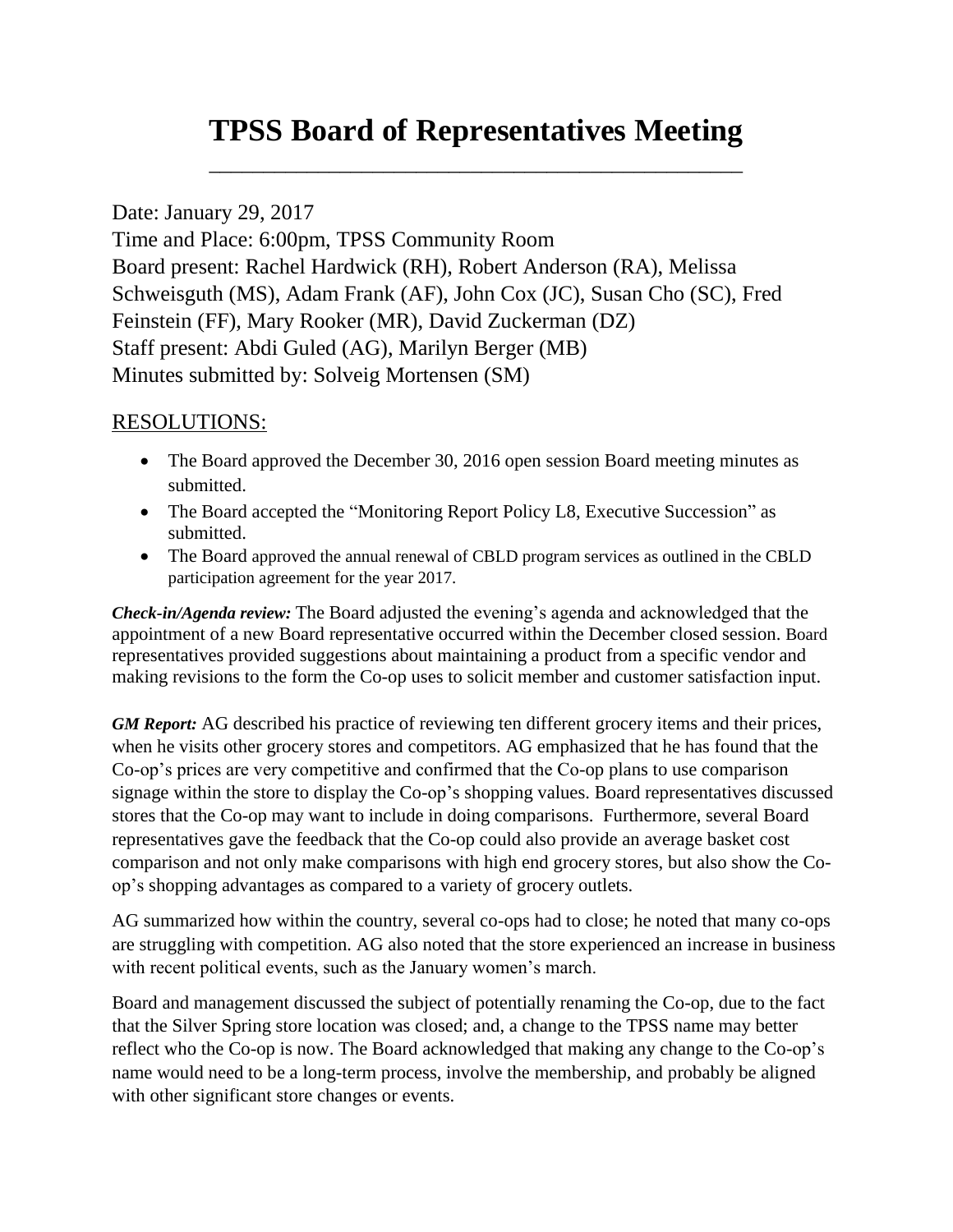*Monitoring Report, L-8:* The Board thanked the GM for the included organizational chart and confirmed that the managerial slots without staff names on the chart are currently unfilled. The Board accepted the report.

*Renewal of CBLD:* The Board reviewed the annual CBLD participation agreement and decided to renew it.

*Board Committees:* The Board discussed the topic of the full role of the Membership and Community Affairs. <sup>1</sup> Committee and decided that this, as well as, financial training should be Board retreat topics. The Membership Committee Chair, MS noted that the Membership Committee currently does not have a committee charter; the Membership Committee planned to begin drafting one. The Policy Committee reported that they did not meet prior to this Board meeting, but that they will proceed with working on policy review. The Personnel Committee updated that Board that they are following up with the Co-op's attorney on a question regarding the Board administrator's compensation.

The Board revisited Board committee assignments and made the following modifications:

- MS joined the Nominations Committee.
- JC joined the Membership Committee.
- MR left the Nominations Committee but remains on the Membership and Personnel Committees.

The Board set June 28 at 6:30pm as the new Board meeting date for June.

6:50pm meeting adjourned.

Term 2017:

 $\overline{a}$ 

| $\ast$ | $\ast$                                                                                                       |
|--------|--------------------------------------------------------------------------------------------------------------|
|        | $\ast$                                                                                                       |
|        |                                                                                                              |
| * .    | 氺                                                                                                            |
|        |                                                                                                              |
|        |                                                                                                              |
|        |                                                                                                              |
|        |                                                                                                              |
|        |                                                                                                              |
| $\ast$ | *                                                                                                            |
|        |                                                                                                              |
|        | Dec Jan<br>(Appointed Jan.2017)<br>$*$ *<br>$*$ *<br>$\ast$ $\ast$<br>$\ast$ $\ast$<br>$ex *$<br>Schweisguth |

<sup>&</sup>lt;sup>1</sup> Note: the Membership Committee is formally written in the Co-op's bylaws as the Membership and Community *Affairs Committee, but is commonly referred to as the Membership Committee.*